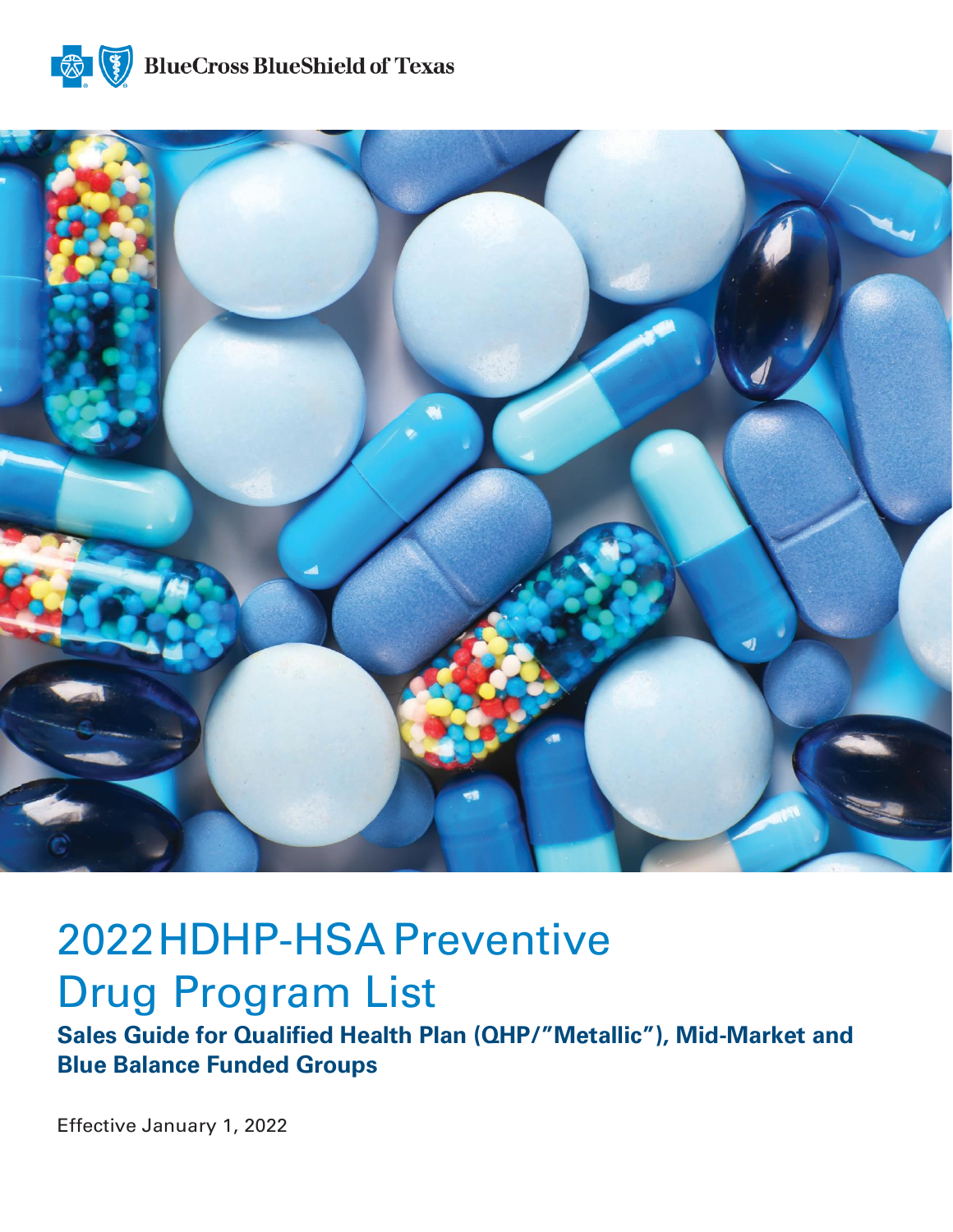#### **INTRODUCTION**

Blue Cross and Blue Shield of Texas (BCBSTX) administers a preventive drug benefit for select eligible high deductible health plans ("HDHPs"), which may be used with a Health Savings Account ("HSA"). The preventive drug benefit program includes categories of prescription drugs that are often used for preventive purposes. If a doctor has prescribed any of them for preventive purposes, then HDHP-eligible members and their dependents may have coverage before meeting the plan deductible.

The HDHP-HSA Preventive Drug Program is designed to better manage members' health conditions by including certain categories of preventive medications at reduced out-of-pocket member costs.\* Please be reminded that HSAs have tax and legal ramifications.

This Guide lists the Standard coverage categories. Note: Some plans may not apply all Standard coverage categories.

This document is provided only as a resource to assist your group in managing its preventive drug benefit. This guide is updated on an annual basis, however, products on the list may be added to or removed from coverage throughout the year. Members should always check their drug's current coverage status.

Please Note: PDF publication lists for members are created annually.

Drugs in each category are listed alphabetically on the following pages.

Generic drugs are listed in **bold**.

Brand drugs are listed in all CAPITAL letters.

Some strengths and/or formulations may not be covered.

Brand names in parenthesis are listed for reference and are not covered under the benefit.

ACA This drug/drug category may also be included under the Affordable Care Act (ACA) coverage of preventive services for eligible benefit plans (HDHP or non-HDHP HMO or PPO). These products have limited or \$0 member cost-sharing (copay or coinsurance), when meeting the conditions as outlined under the regulation and when a member uses a pharmacy or doctor in the health plan's network. Not all products covered under the ACA are shown. The member must have a prescription for claims processing. ACA labeled drugs are identified by the blue icon above.

\*Member costs (copay or coinsurance) may vary, based on plan benefits and/or group selection. Some members may pay as little as \$0 before meeting the deductible.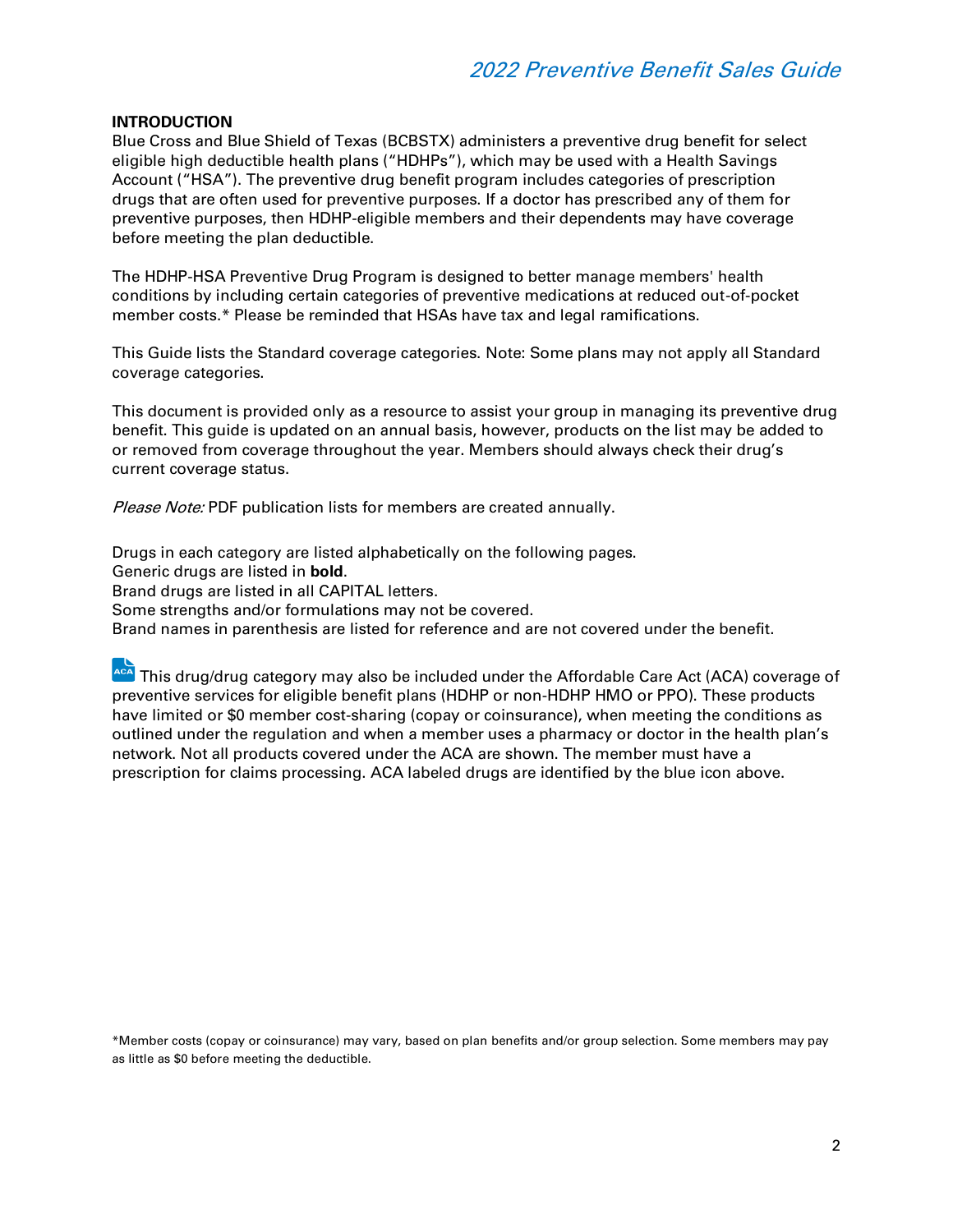#### **The preventive drug program currently includes prescription drugs in the following categories:**

#### **Standard Categories**

- Anticoagulants / Antiplatelets
- Depression (Selective Serotonin Reuptake Inhibitors, SSRIs)
- Diabetes Medications (Hypoglycemic Agents\*, Insulin Only\* and Oral Only)
- Diabetic Supplies
- High Blood Pressure (antihypertensives)
- High Cholesterol (lipid-lowering)
- Osteoporosis
- \*This category/some products within this category may not apply to select plans

**For more information on the Preventive Drug Benefit Program, including which categories may be available, please contact your BCBSTX account representative.**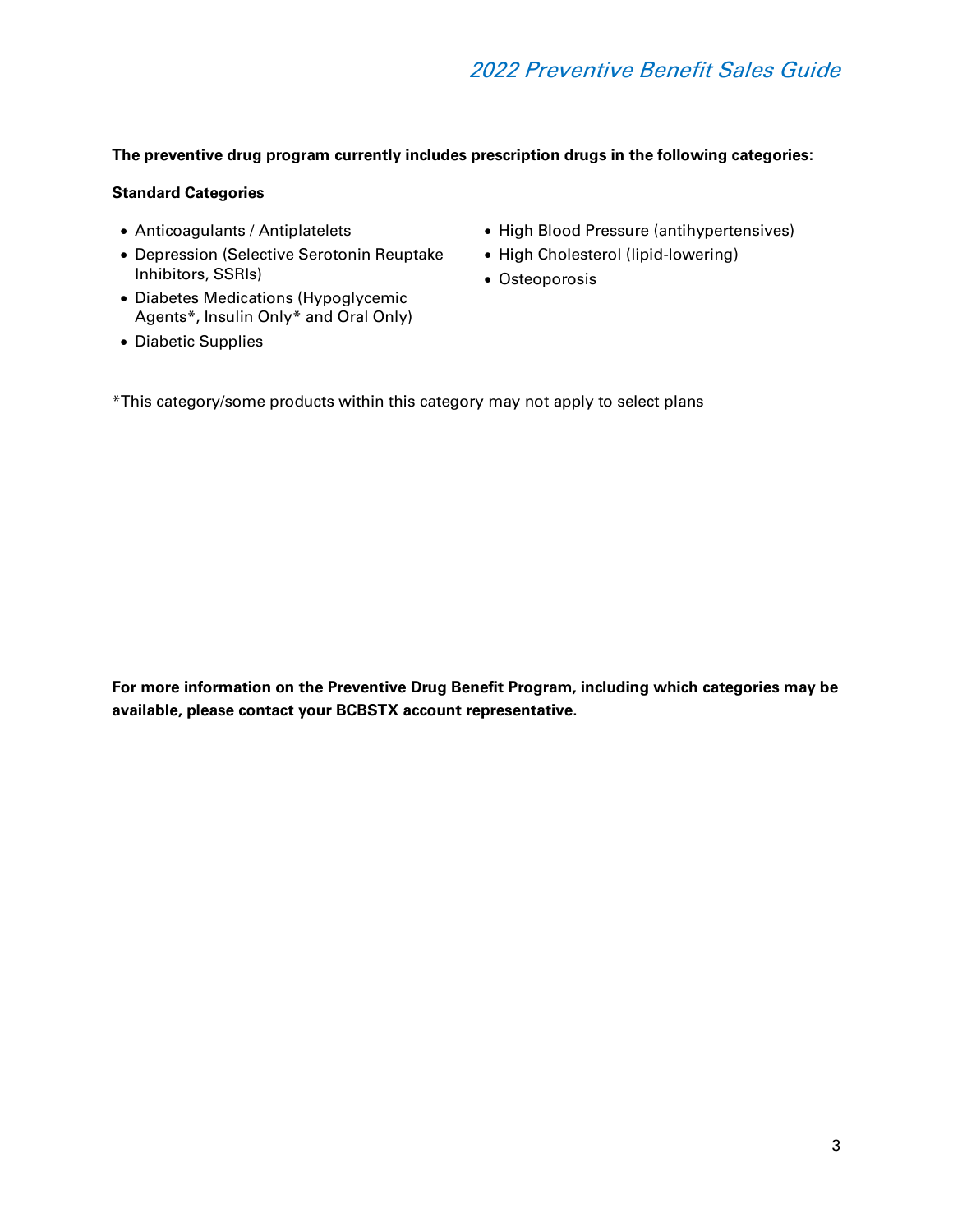#### **Anticoagulants / Antiplatelets**

**anagrelide hcl cap 0.5 mg (Agrylin), 1 mg aspirin-dipyridamole cap er 12hr 25-200 mg cilostazol tab 50 mg, 100 mg clopidogrel bisulfate tab 75 mg (Plavix), 300 mg (base equivalent) dipyridamole tab 25 mg, 50 mg, 75 mg (Persantine) prasugrel hcl tab 5 mg, 10 mg**

**(base equivalent) (Effient) warfarin sodium tab 1 mg, 2 mg,**

**2.5 mg, 3 mg, 4 mg, 5 mg, 6 mg, 7.5 mg, 10 mg** 

#### **Depression**

#### **Selective Serotonin Reuptake Inhibitors (SSRI)**

**citalopram hydrobromide oral soln 10 mg/5 mL**

**citalopram hydrobromide tab 10 mg, 20 mg, 40 mg (base equivalent) (Celexa)**

- **escitalopram oxalate soln 5 mg/5 mL (base equivalent)**
- **escitalopram oxalate tab 5 mg, 10 mg, 20 mg (base equivalent) (Lexapro)**
- **fluoxetine hcl cap 10 mg, 20 mg, 40 mg (Prozac)**

**fluoxetine hcl solution 20 mg/5 mL**

**paroxetine hcl tab 10 mg, 20 mg, 30 mg, 40 mg (Paxil)**

**sertraline hcl oral concentrate for solution 20 mg/mL (Zoloft)**

**sertraline hcl tab 25 mg, 50 mg, 100 mg (Zoloft)**

# **Diabetes Medications**

#### **Hypoglycemic Agents**

BAQSIMI ONE PACK – glucagon nasal powder 3 mg/dose BAQSIMI TWO PACK – glucagon

nasal powder 3 mg/dose

**glucagon (rdna) for inj kit 1 mg (Glucagon emergency kit)**

GLUCAGON EMERGENCY KIT FOR LOW BLOOD SUGAR – glucagon hcl for inj 1 mg

- GVOKE HYPOPEN 1-PACK glucagon subcutaneous solution auto-injector 0.5 mg/0.1 mL, 1 mg/0.2 mL
- GVOKE HYPOPEN 2-PACK glucagon subcutaneous solution auto-injector 0.5 mg/0.1 mL, 1 mg/0.2 mL

GVOKE PFS – glucagon subcutaneous soln pref syringe 0.5 mg/0.1 mL, 1 mg/0.2 mL

ZEGALOGUE – dasiglucagon hcl subcutaneous soln auto-inj 0.6 mg/0.6 mL

ZEGALOGUE – dasiglucagon hcl subcutaneous soln pref syringe 0.6 mg/0.6 mL

#### **Insulin Only**

FIASP – insulin aspart (with niacinamide) inj 100 unit/mL

FIASP FLEXTOUCH – insulin aspart (with niacinamide) soln pen-injector 100 unit/mL

FIASP PENFILL – insulin aspart (with niacinamide) soln cartridge 100 unit/mL

HUMULIN R U-500 (CONCENTRATED) - insulin regular (human) inj 500 unit/mL

HUMULIN R U-500 KWIKPEN insulin regular (human) soln pen-injector 500 unit/mL

INSULIN ASPART – insulin aspart inj 100 unit/mL

INSULIN ASPART FLEXPEN – insulin aspart soln pen-injector 100 unit/mL

INSULIN ASPART PENFILL – insulin aspart soln cartridge 100 unit/mL

INSULIN ASPART PROTAMINE/ – insulin aspart prot & aspart (human) inj 100 unit/mL (70-30)

INSULIN ASPART PROTAMINE/ – insulin aspart prot & aspart sus pen-inj 100 unit/mL (70-30)

INSULIN GLARGINE – insulin glargine-yfgn inj 100 unit/mL

# Standard Categories Effective January 1, 2022

- INSULIN GLARGINE insulin glargine-yfgn soln pen-injector 100 unit/mL
- LEVEMIR insulin detemir inj 100 unit/mL
- LEVEMIR FLEXTOUCH insulin detemir soln pen-injector 100 unit/mL
- NOVOLIN 70/30 FLEXPEN insulin nph & regular susp peninj 100 unit/mL (70-30)
- NOVOLIN 70/30 FLEXPEN RELION– insulin nph & regular susp pen-inj 100 unit/mL (70-30)

NOVOLIN N – insulin nph (human) (isophane) inj 100 unit/mL

- NOVOLIN N FLEXPEN insulin nph (human) (isophane) susp pen-injector 100 unit/mL
- NOVOLIN N FLEXPEN RELION insulin nph (human) (isophane) susp pen-injector 100 unit/mL
- NOVOLIN N RELION insulin nph (human) (isophane) inj 100 unit/mL
- NOVOLIN R insulin regular (human) inj 100 unit/mL
- NOVOLIN R FLEXPEN insulin regular (human) soln peninjector 100 unit/mL
- NOVOLIN R FLEXPEN RELION insulin regular (human) soln pen-injector 100 unit/mL
- NOVOLIN R RELION insulin regular (human) inj 100 unit/mL
- NOVOLIN 70/30 insulin nph isophane & regular human inj 100 unit/mL (70-30)
- NOVOLIN 70/30 RELION insulin nph isophane & regular human inj 100 unit/mL (70-30)
- NOVOLOG insulin aspart inj 100 unit/mL
- NOVOLOG FLEXPEN insulin aspart soln pen-injector 100 unit/mL
- NOVOLOG MIX 70/30 insulin aspart prot & aspart (human) inj 100 unit/mL (70-30)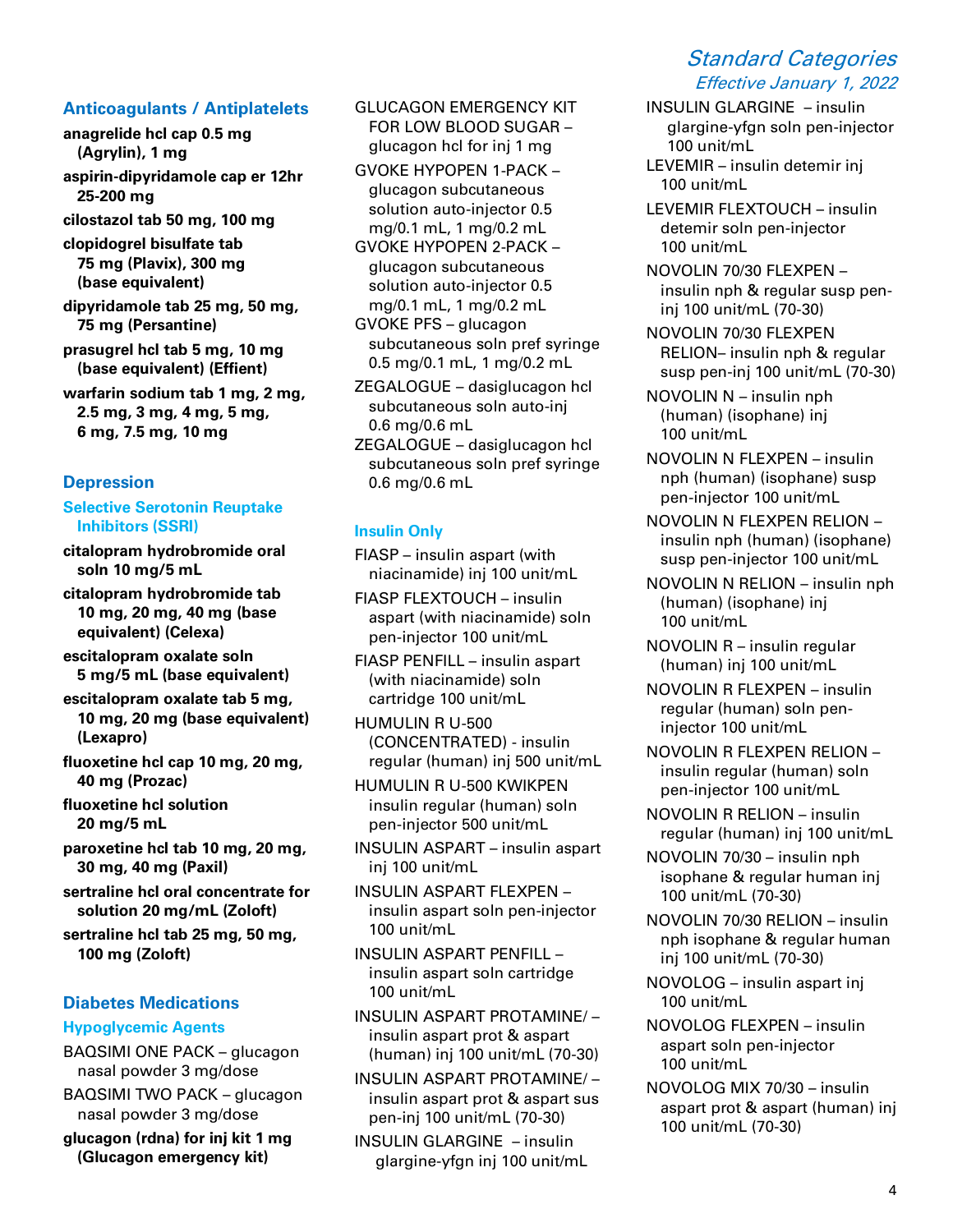NOVOLOG MIX 70/30 PREFILL insulin aspart prot & aspart sus pen-inj 100 unit/mL (70-30)

NOVOLOG PENFILL – insulin aspart soln cartridge 100 unit/mL

SEMGLEE – insulin glargine-yfgn inj 100 unit/mL

SEMGLEE – insulin glargine-yfgn soln pen-injector 100 unit/mL

TOUJEO MAX SOLOSTAR – insulin glargine soln peninjector 300 unit/mL (2 unit dial)

TOUJEO SOLOSTAR – insulin glargine soln pen-injector 300 unit/mL (1 unit dial)

TRESIBA – insulin degludec inj 100 unit/mL

TRESIBA FLEXTOUCH – insulin degludec soln pen-injector 100 unit/mL, 200 unit/mL

#### **Orals Only**

**acarbose tab 25 mg, 50 mg, 100 mg (Precose) glimepiride tab 1 mg, 2 mg, 4 mg (Amaryl) glipizide tab 5 mg glipizide tab 10 mg (Glucotrol) glipizide tab er 24hr 2.5 mg, 5 mg, 10 mg (Glucotrol xl) glipizide-metformin hcl tab 2.5-250 mg, 2.5-500 mg, 5-500 mg glyburide tab 1.25 mg, 2.5 mg, 5 mg glyburide micronized tab 1.5 mg, 3 mg, 6 mg (Glynase) glyburide-metformin tab 1.25-250 mg, 2.5-500 mg, 5-500 mg metformin hcl tab 500 mg, 850 mg, 1000 mg metformin hcl tab er 24hr 500 mg, 750 mg miglitol tab 25 mg, 50 mg, 100 mg**

**nateglinide tab 60 mg, 120 mg**

**pioglitazone hcl tab 15 mg, 30 mg, 45 mg (base equivalent) (Actos)**

**pioglitazone hcl-metformin hcl tab 15-500 mg, 15-850 mg (Actoplus met)**

**repaglinide tab 0.5 mg, 1 mg, 2 mg**

## **Diabetic Supplies**

**Calibration Liquid** CONTOUR LOW CONTROL CONTOUR NORMAL CONTROL CONTOUR HIGH CONTROL CONTOUR NEXT CONTROL LEVEL 1 CONTOUR NEXT CONTROL LEVEL 2 **Insulin Syringes Lancets Lancet Devices Pen Needles Test Strips & Discs** CONTOUR BLOOD GLUCOSE TEST STRIPS CONTOUR NEXT BLOOD

# **High Blood Pressure**

GLUCOSE TEST

**acebutolol hcl cap 200 mg, 400 mg amiloride hcl tab 5 mg amiloride & hydrochlorothiazide tab 5-50 mg**

**amlodipine besylate tab 2.5 mg, 5 mg, 10 mg (base equivalent) (Norvasc)**

**amlodipine besylate-benazepril hcl cap 2.5-10 mg, 5-40 mg**

**amlodipine besylate-benazepril hcl cap 5-10 mg, 5-20 mg, 10-20 mg, 10-40 mg (Lotrel)**

**amlodipine besylate-olmesartan medoxomil tab 5-20 mg, 5-40 mg, 10-20 mg, 10-40 mg (Azor)**

**amlodipine besylate-valsartan tab 5-160 mg, 5-320 mg, 10-160 mg, 10-320 mg (Exforge)**

**amlodipine-valsartan hydrochlorothiazide tab 5-160-12.5 mg, 5-160-25 mg, 10-160-12.5 mg, 10-160-25 mg, 10-320-25 mg (Exforge hct)**

**atenolol tab 25 mg, 50 mg, 100 mg (Tenormin)**

**atenolol & chlorthalidone tab 50-25 mg, (Tenoretic 50) 100-25 mg (Tenoretic 100)**

**benazepril hcl tab 5 mg**

**benazepril hcl tab 10 mg, 20 mg, 40 mg (Lotensin)**

**benazepril & hydrochlorothiazide tab 5-6.25 mg**

**benazepril & hydrochlorothiazide tab 10-12.5 mg, 20-12.5 mg, 20-25 mg (Lotensin hct)**

**betaxolol hcl tab 10 mg, 20 mg**

**bisoprolol & hydrochlorothiazide tab 2.5-6.25 mg, 5-6.25 mg, 10-6.25 mg (Ziac)**

**bisoprolol fumarate tab 5 mg, 10 mg**

**bumetanide tab 0.5 mg (Bumex)**

**bumetanide tab 1 mg, 2 mg**

**candesartan cilexetil tab 4 mg, 8 mg, 16 mg, 32 mg (Atacand)**

**candesartan cilexetilhydrochlorothiazide tab 16-12.5 mg, 32-12.5 mg, 32-25 mg (Atacand hct)**

**captopril tab 12.5 mg, 25 mg, 50 mg, 100 mg**

**carvedilol tab 3.125 mg, 6.25 mg, 12.5 mg, 25 mg (Coreg)**

**chlorthalidone tab 25 mg, 50 mg**

**clonidine hcl tab 0.1 mg, 0.2 mg, 0.3 mg** 

**clonidine td patch weekly**

**0.1 mg/24hr (Catapres-tts-1), 0.2 mg/24hr (Catapres-tts-2),**

**0.3 mg/24hr (Catapres-tts-3)**

**diltiazem hcl cap er 12hr 60 mg, 90 mg, 120 mg**

**diltiazem hcl cap er 24hr 120 mg, 180 mg, 240 mg**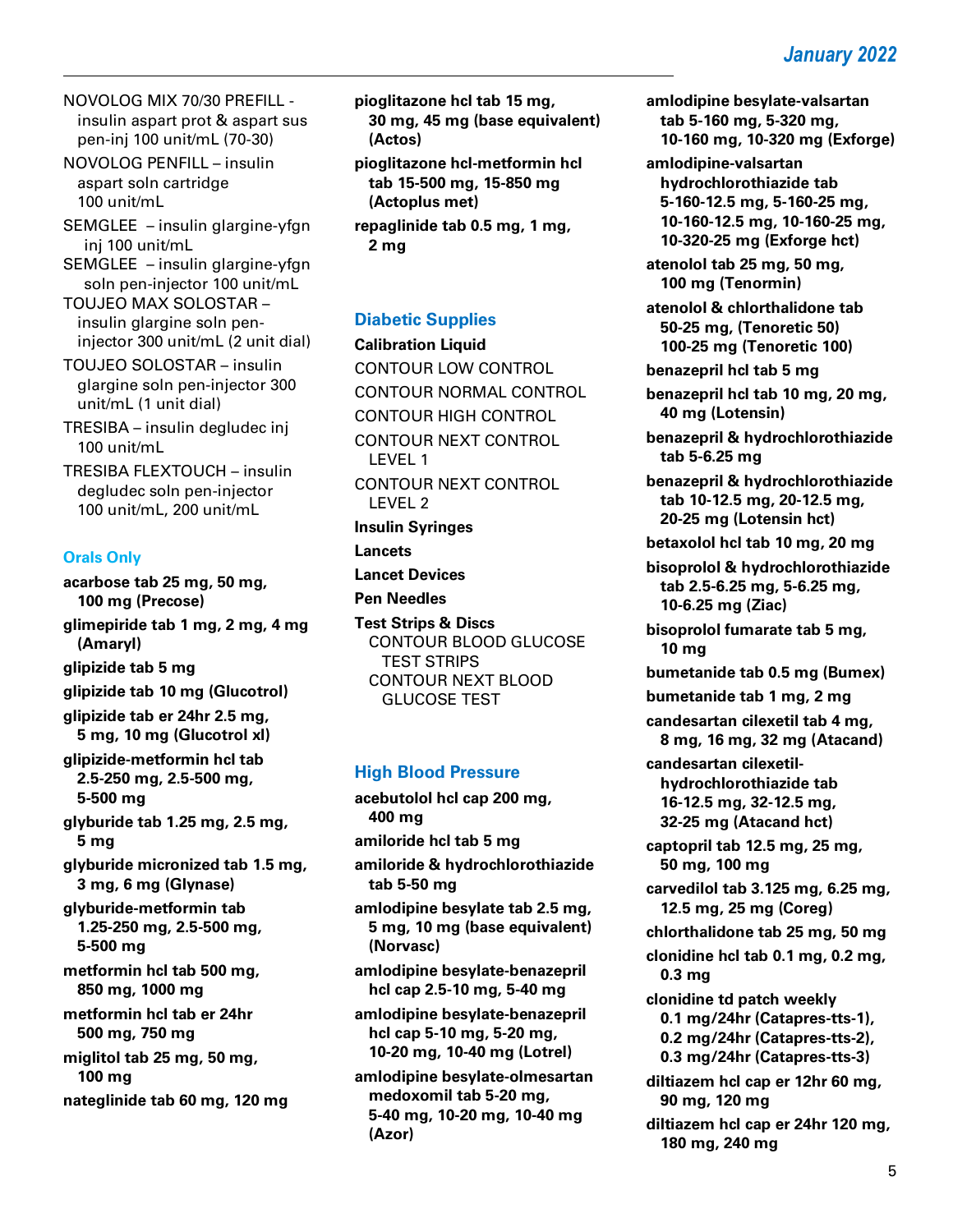**diltiazem hcl coated beads cap er 24hr 120 mg, 180 mg, 240 mg, 300 mg, 360 mg (Cardizem cd) diltiazem hcl coated beads tab er 24hr 180 mg, 240 mg, 300 mg, 360 mg, 420 mg (Cardizem la) diltiazem hcl extended release beads cap er 24hr 120 mg, 180 mg, 240 mg, 300 mg, 360 mg, 420 mg (Tiazac) diltiazem hcl tab 30 mg, 60 mg, 120 mg (Cardizem) diltiazem hcl tab 90 mg doxazosin mesylate tab 1 mg, 2 mg, 4 mg, 8 mg (Cardura) enalapril maleate tab 2.5 mg, 5 mg, 10 mg, 20 mg (Vasotec) enalapril maleate & hydrochlorothiazide tab 5-12.5 mg enalapril maleate & hydrochlorothiazide tab 10-25 mg (Vaseretic) eplerenone tab 25 mg, 50 mg (Inspra) felodipine tab er 24hr 2.5 mg, 5 mg, 10 mg fosinopril sodium tab 10 mg, 20 mg, 40 mg fosinopril sodium & hydrochlorothiazide tab 10-12.5 mg, 20-12.5 mg furosemide oral soln 10 mg/mL furosemide tab 20 mg, 40 mg, 80 mg (Lasix) guanfacine hcl tab 1 mg, 2 mg (Tenex) hydralazine hcl tab 10 mg, 25 mg, 50 mg, 100 mg hydrochlorothiazide cap 12.5 mg hydrochlorothiazide tab 12.5 mg, 25 mg, 50 mg indapamide tab 1.25 mg, 2.5 mg irbesartan tab 75 mg, 150 mg, 300 mg (Avapro) irbesartan-hydrochlorothiazide tab 150-12.5 mg, 300-12.5 mg (Avalide)**

**isradipine cap 2.5 mg, 5 mg**

**labetalol hcl tab 100 mg, 200 mg, 300 mg lisinopril tab 2.5 mg, 5 mg, 10** 

**mg, 30 mg, 40 mg (Zestril) lisinopril tab 20 mg (Prinivil)**

**lisinopril & hydrochlorothiazide tab 10-12.5 mg, 20-12.5 mg, 20-25 mg (Zestoretic)**

**losartan potassium tab 25 mg, 50 mg, 100 mg (Cozaar)losartan potassium & hydrochlorothiazide tab 50-12.5 mg, 100-12.5 mg, 100-25 mg (Hyzaar)**

**methyldopa tab 250 mg, 500 mg**

**metolazone tab 2.5 mg, 5 mg, 10 mg**

**metoprolol succinate tab er 24hr 25 mg, 50 mg, 100 mg, 200 mg (tartrate equivalent) (Toprol xl)**

**metoprolol tartrate tab 25 mg, 37.5 mg, 75 mg**

**metoprolol tartrate tab 50 mg, 100 mg (Lopressor)**

**metoprolol & hydrochlorothiazide tab 50-25 mg, 100-25 mg**

**minoxidil tab 2.5 mg, 10 mg**

**moexipril hcl tab 7.5 mg, 15 mg**

**nadolol tab 20 mg, 40 mg, 80 mg (Corgard)**

**nicardipine hcl cap 20 mg, 30 mg**

**nifedipine cap 10 mg (Procardia)**

**nifedipine cap 20 mg**

**nifedipine tab er 24hr 30 mg, 60 mg, 90 mg**

**nifedipine tab er 24hr osmotic release 30 mg, 60 mg, 90 mg (Procardia xl)**

**olmesartan medoxomil tab 5 mg, 20 mg, 40 mg (Benicar)**

**olmesartan medoxomilhydrochlorothiazide tab 20-12.5 mg, 40-12.5 mg, 40-25 mg (Benicar hct)**

**olmesartan-amlodipinehydrochlorothiazide tab 20-5-12.5 mg, 40-5-12.5 mg, 40-5-25 mg, 40-10-12.5 mg, 40-10-25 mg (Tribenzor)**

**perindopril erbumine tab 2 mg, 4 mg, 8 mg**

**phenoxybenzamine hcl cap 10 mg (Dibenzyline)**

**pindolol tab 5 mg, 10 mg**

**prazosin hcl cap 1 mg, 2 mg, 5 mg (Minipress)**

**propranolol hcl cap er 24hr 60 mg, 80 mg, 120 mg, 160 mg (Inderal la)**

**propranolol hcl tab 10 mg, 20 mg, 40 mg, 60 mg, 80 mg**

**quinapril hcl tab 5 mg, 10 mg, 20 mg, 40 mg (Accupril)**

**quinapril-hydrochlorothiazide tab 10-12.5 mg, 20-12.5 mg, 20-25 mg (Accuretic)**

**ramipril cap 1.25 mg, 2.5 mg, 5 mg, 10 mg (Altace)**

**spironolactone tab 25 mg, 50 mg, 100 mg (Aldactone)**

**spironolactone & hydrochlorothiazide tab 25-25 mg (Aldactazide)**

**telmisartan tab 20 mg, 40 mg, 80 mg (Micardis)**

**telmisartan-amlodipine tab 40-5 mg, 40-10 mg, 80-5 mg, 80-10 mg (Twynsta)**

**telmisartan-hydrochlorothiazide tab 40-12.5 mg, 80-12.5 mg, 80-25 mg (Micardis hct)**

**terazosin hcl cap 1 mg, 2 mg, 5 mg, 10 mg (base equivalent)**

**torsemide tab 5 mg, 10 mg, 20 mg, 100 mg**

**trandolapril tab 1 mg, 2 mg, 4 mg**

**trandolapril-verapamil hcl tab er 2-180 mg, 2-240 mg, 4-240 mg (Tarka)**

**triamterene cap 50 mg, 100 mg (Dyrenium)** 

**triamterene & hydrochlorothiazide cap 37.5-25 mg** 

**triamterene & hydrochlorothiazide tab 37.5-25 mg (Maxzide-25), 75-50 mg (Maxzide)**